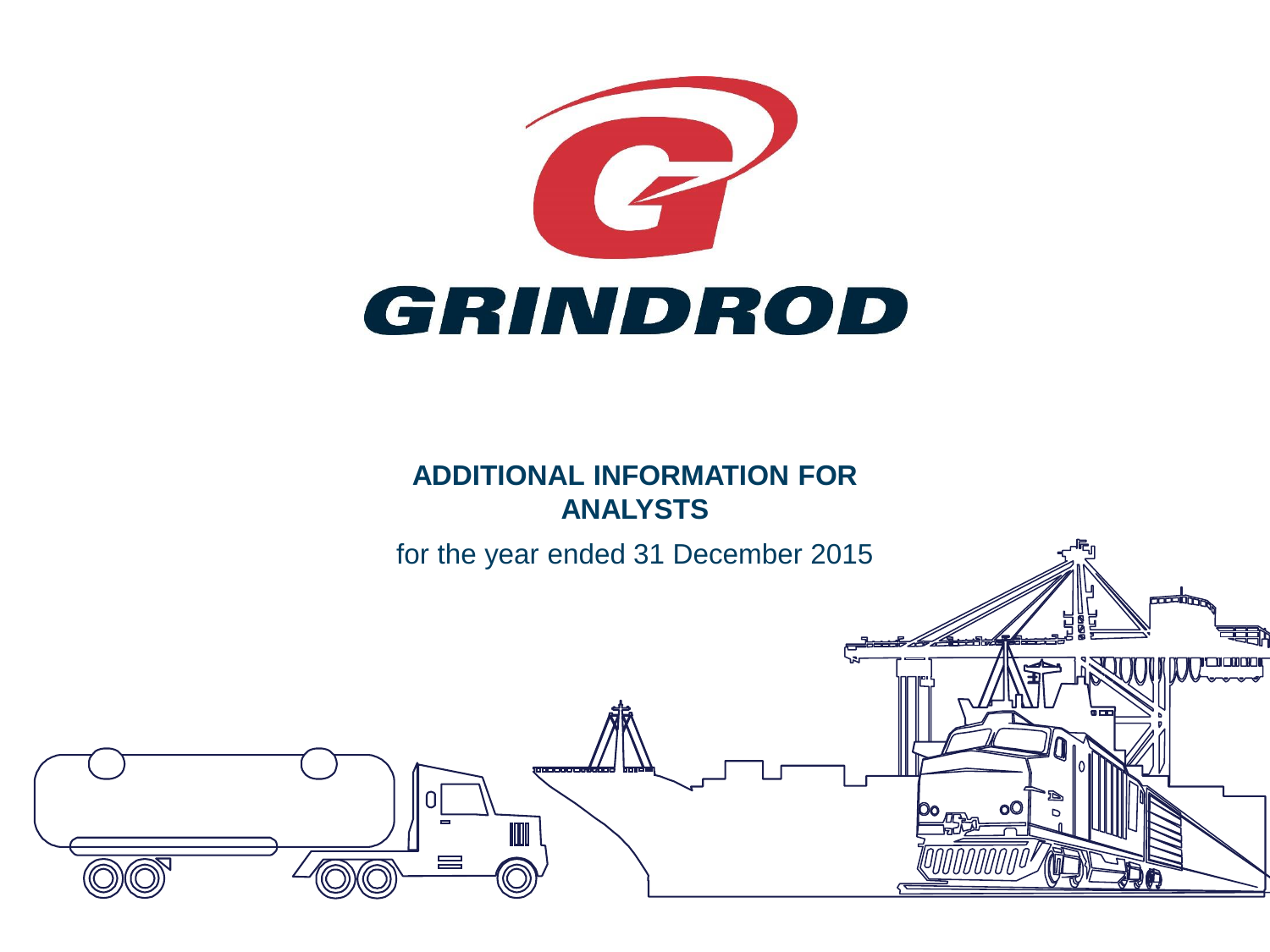#### MANAGEMENT SEGMENTAL BALANCE SHEETS AS AT 31 DECEMBER 2015



| <b>R000</b>                                                  | <b>FREIGHT</b><br><b>SERVICES</b> | <b>SHIPPING</b> | <b>FINANCIAL</b><br><b>SERVICES</b> | <b>GROUP</b>  | <b>TOTAL</b><br><b>GROUP</b> |
|--------------------------------------------------------------|-----------------------------------|-----------------|-------------------------------------|---------------|------------------------------|
| <b>Fixed assets</b>                                          | 4 117 758                         | 7 943 330       | 184 185                             | 73 098        | 12 318 371                   |
| Other assets                                                 | 4 059 866                         | 560 960         | 836 550                             | 354 552       | 5 811 928                    |
| Current assets excluding cash,<br>liquid assets and advances | 2 313 992                         | 2 695 865       | 355 405                             | 1824832       | 7 190 094                    |
| <b>TOTAL ASSETS</b>                                          | 10 491 616                        | 11 200 155      | 1 376 140                           | 2 2 5 2 4 8 2 | 25 320 393                   |
| Equity                                                       | 6 391 643                         | 6 620 817       | 796 047                             | 4 600 976     | 18 409 483                   |
| Preference share capital                                     | 253 010                           |                 | 440 000                             | 46 990        | 740 000                      |
| Net debt (including cash)                                    | 1 533 011                         | 2 520 639       | (81431)                             | (2558291)     | 1 413 928                    |
| Non-current liabilities                                      | 201 127                           | 74 236          | 48 943                              | 7788          | 332 094                      |
| <b>Current liabilities</b>                                   | 2 112 825                         | 1984 463        | 172 581                             | 155 019       | 4 4 2 4 8 8 8                |
| <b>TOTAL EQUITY AND</b><br><b>LIABILITIES</b>                | 10 491 616                        | 11 200 155      | 1 376 140                           | 2 2 5 2 4 8 2 | 25 320 393                   |

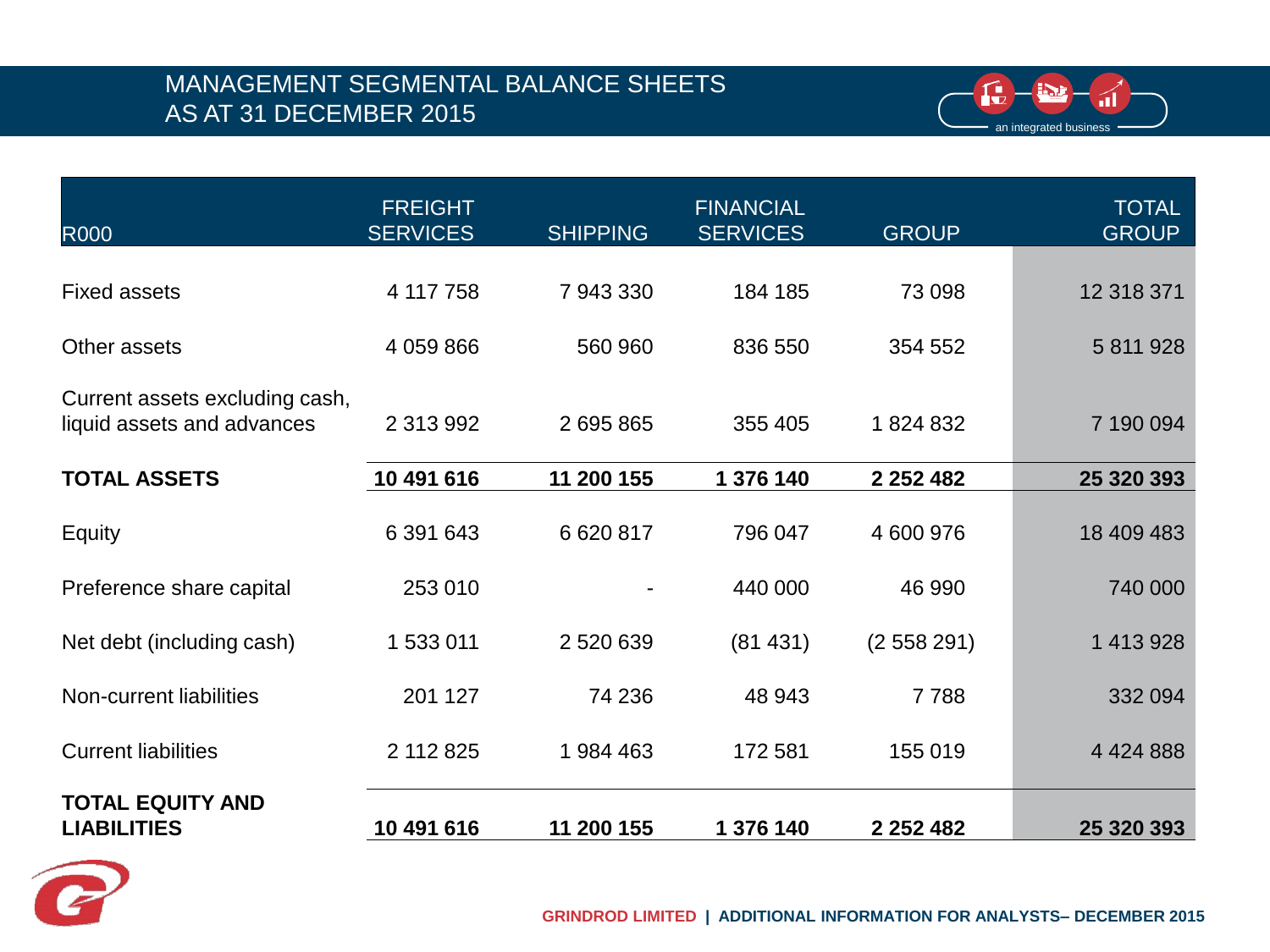

|                     | <b>FREIGHT</b>  |                 | <b>FINANCIAL</b> |              | <b>SEGMENTAL</b>   | <b>TOTAL</b> |
|---------------------|-----------------|-----------------|------------------|--------------|--------------------|--------------|
| <b>R000</b>         | <b>SERVICES</b> | <b>SHIPPING</b> | <b>SERVICES</b>  | <b>GROUP</b> | <b>ADJUSTMENTS</b> | <b>GROUP</b> |
|                     |                 |                 |                  |              |                    |              |
| Depreciation and    |                 |                 |                  |              |                    |              |
| amortisation        | 399 157         | 492 704         | 4 6 9 3          | 4 7 4 4      | (225 816)          | 675 482      |
|                     |                 |                 |                  |              |                    |              |
| Net interest        | 102 546         | 86 462          | 14 143           | (149737)     | (86746)            | (33 332)     |
|                     |                 |                 |                  |              |                    |              |
| Preference dividend | 22 2 2 5        | $\blacksquare$  | 30 942           | 7974         |                    | 61 141       |
|                     |                 |                 |                  |              |                    |              |

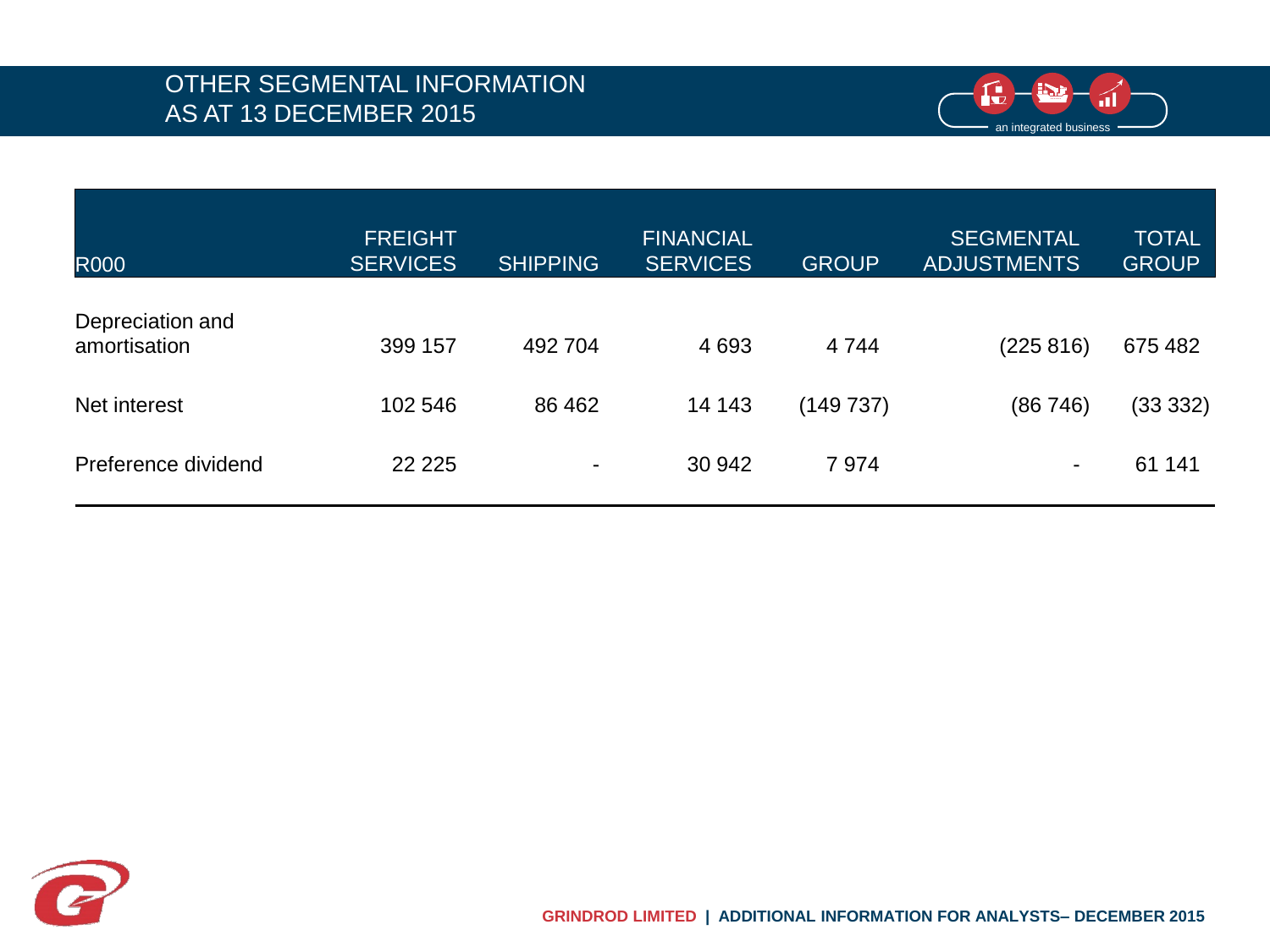#### LEGAL NET DEBT BREAKDOWN AS AT 31 DECEMBER 2015



|                                          | <b>Including Financial</b><br><b>Services</b> | <b>Excluding Financial</b><br><b>Services</b> |
|------------------------------------------|-----------------------------------------------|-----------------------------------------------|
| R million                                | <b>Net Debt</b>                               | Net Debt                                      |
| Loans and advances to bank customers     | 4916                                          |                                               |
| Liquid assets and short-term negotiables | 1 0 6 6                                       |                                               |
| Bank and cash                            | 8 3 9 3                                       | 3 2 3 5                                       |
| Non-current assets held for sale         | 9                                             | 9                                             |
| Long-term loans                          | (2860)                                        | (2062)                                        |
| Deposits from bank customers             | (9 980)                                       |                                               |
| Current portion of long-term loans       | (1022)                                        | (849)                                         |
| Short term borrowings and overdraft      | (477)                                         | (477)                                         |
| Non-current liabilities held for sale    | (11)                                          | (11)                                          |
| Net debt                                 | 34                                            | (155)                                         |

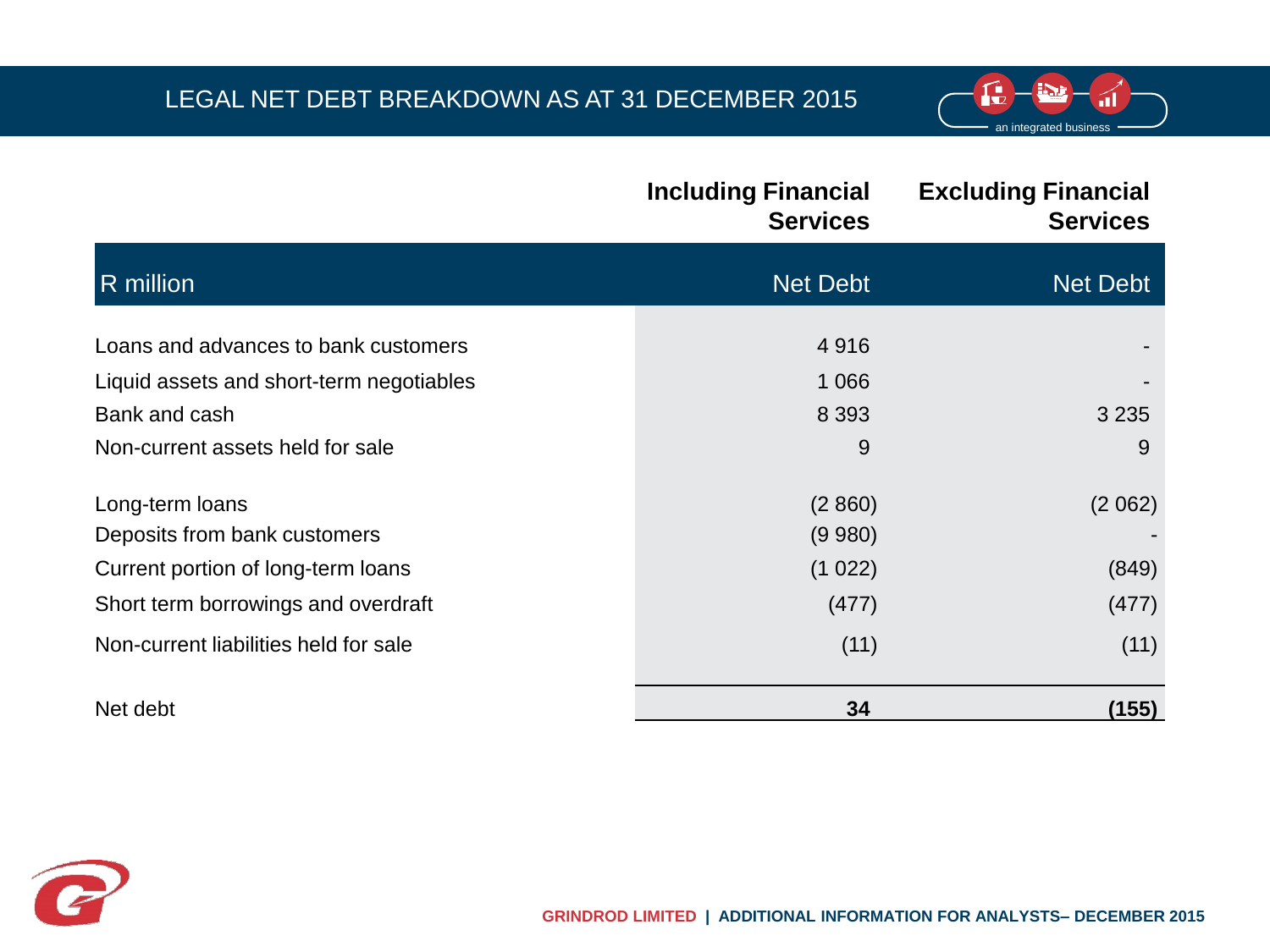

|                                                                         | 31 December 31 December<br>2015<br><b>R000</b> | <b>R000</b><br>2014       |
|-------------------------------------------------------------------------|------------------------------------------------|---------------------------|
| Freight Services<br>Revenue<br>Shipping                                 | 5059813<br>22 058 351                          | 5653512<br>22 106 063     |
| Financial Services<br>Group                                             | 452756<br>424 499                              | 4580465<br>376912         |
| Segmental adjustments                                                   | (17803050)<br>27 995 419                       | (18804470)<br>32716952    |
| Freight Services<br>Shipping                                            | (16492448)<br>(1310602)                        | (167 757 1)<br>(17049551) |
| Group                                                                   | 10 192 369                                     | (422)<br>13912482         |
| Earnings/(loss) before interest, taxation, depreciation                 |                                                |                           |
| and amortisation                                                        | 837685                                         |                           |
| Freight Services<br>Shipping                                            | 662177                                         | 638913<br>1053611         |
| Financial Services<br>Group                                             | (7415)<br>255 011                              | (42750)<br>210<br>175     |
| Segmental adjustments                                                   | (648558)<br>1747458                            | (658973)<br>1824984       |
|                                                                         |                                                |                           |
| Freight Services                                                        | (349172)<br>(299 386)                          | (407823)<br>(251 791)     |
| Shipping<br>Group                                                       |                                                | 541                       |
|                                                                         | 1098900                                        | 1166011                   |
| Operating profit/(loss) before interest and taxation                    |                                                |                           |
| Freight Services<br>Shipping                                            | 438528<br>169473                               | 732073<br>227 421         |
| Financial Services<br>Group                                             | (12159)<br>250 318                             | (58597)<br>171 401        |
|                                                                         | 846 160                                        | 1072298                   |
| Segmental adjustments                                                   | (422742)                                       | (453 430)                 |
| Freight Services                                                        | (245 771)                                      | (298393)                  |
| Shipping<br>Group                                                       | (176971)                                       | (155882)<br>845           |
|                                                                         | 423 418                                        | 618868                    |
| Share of associate companies' profit after taxation<br>Freight Services | 71879                                          | 79538                     |
| Group                                                                   | <b>6/8 k</b>                                   | 83145<br>3607             |
| Segmental adjustments                                                   | <b>781</b>                                     |                           |
| Freight Services                                                        | 781                                            |                           |
|                                                                         | 72660                                          | 83145                     |
| (Loss)/profit attributable to ordinary shareholders<br>Freight Services | (108994)                                       | 613269                    |
| Shipping                                                                | (1495674)                                      | 223765                    |
| <b>Financial Services</b><br>Group                                      | 164 662<br>13533                               | 111979<br>52178           |

### SEGMENTAL ANALYSIS 2015



an integrated business

п.

 $\mathbf{f}_{\mathbf{v}}$ 

 $(1426473)$ 

1001191

Segmental adjustments

Segmental adjustments

Group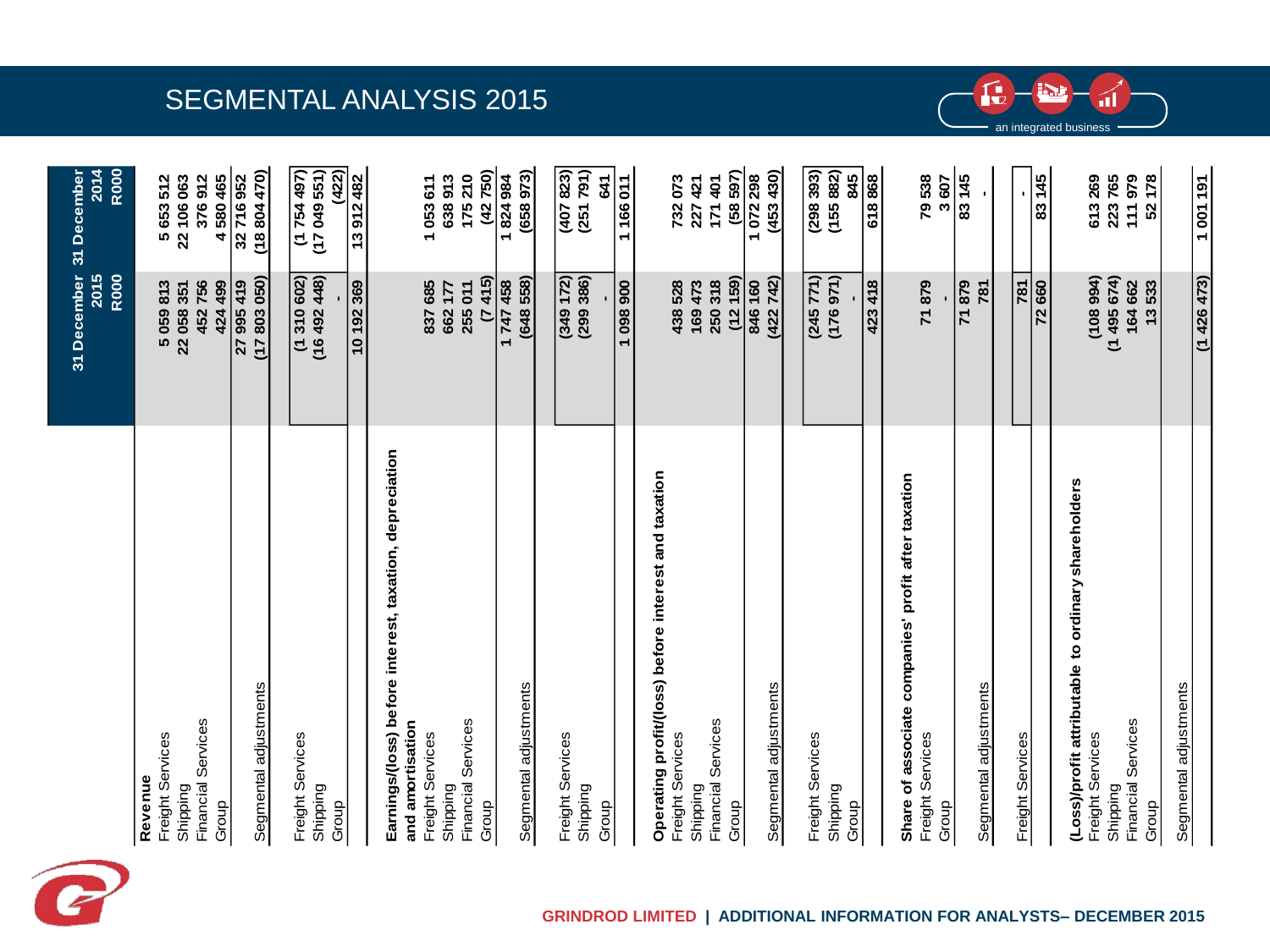#### FREIGHT SERVICES CONTRIBUTION BY BUSINESS UNIT



Please note that these KPIs are as per Management Structure (JV's proportionally consolidated line by line and e.g. revenue will be higher than revenue in the legal structure (where JVs are added as a one line item )

| <b>Freight Services</b>  | 2015  | 2014    |
|--------------------------|-------|---------|
| Revenue                  | 5060  | 5 6 5 4 |
| <b>EBITDA</b>            | 838   | 1 054   |
| Operating income         | 439   | 732     |
| Attributable income      | (109) | 613     |
| <b>Operating Margins</b> | 9%    | 13%     |
|                          |       |         |

| Port, Terminals and<br>Rail      | 2015    | 2014    |
|----------------------------------|---------|---------|
| Revenue                          |         |         |
|                                  | 2 3 6 0 | 2 9 0 5 |
| <b>EBITDA</b>                    | 460     | 778     |
| Operating income                 | 260     | 624     |
| Earnings before NTI <sup>1</sup> | 111     | 402     |
| Attributable income              | (174)   | 569     |
| Operating margin                 | 11%     | 22%     |

| <b>Logistics</b>                 | 2015 | 2014 |
|----------------------------------|------|------|
| Revenue                          | 2700 | 2749 |
| <b>EBITDA</b>                    | 378  | 276  |
| Operating income                 | 179  | 108  |
| Earnings before NTI <sup>1</sup> | 118  | 92   |
| Attributable income              | 65   | 44   |
| Operating margin                 | 7%   | 4%   |

1Earnings before non-trading items (NTI)

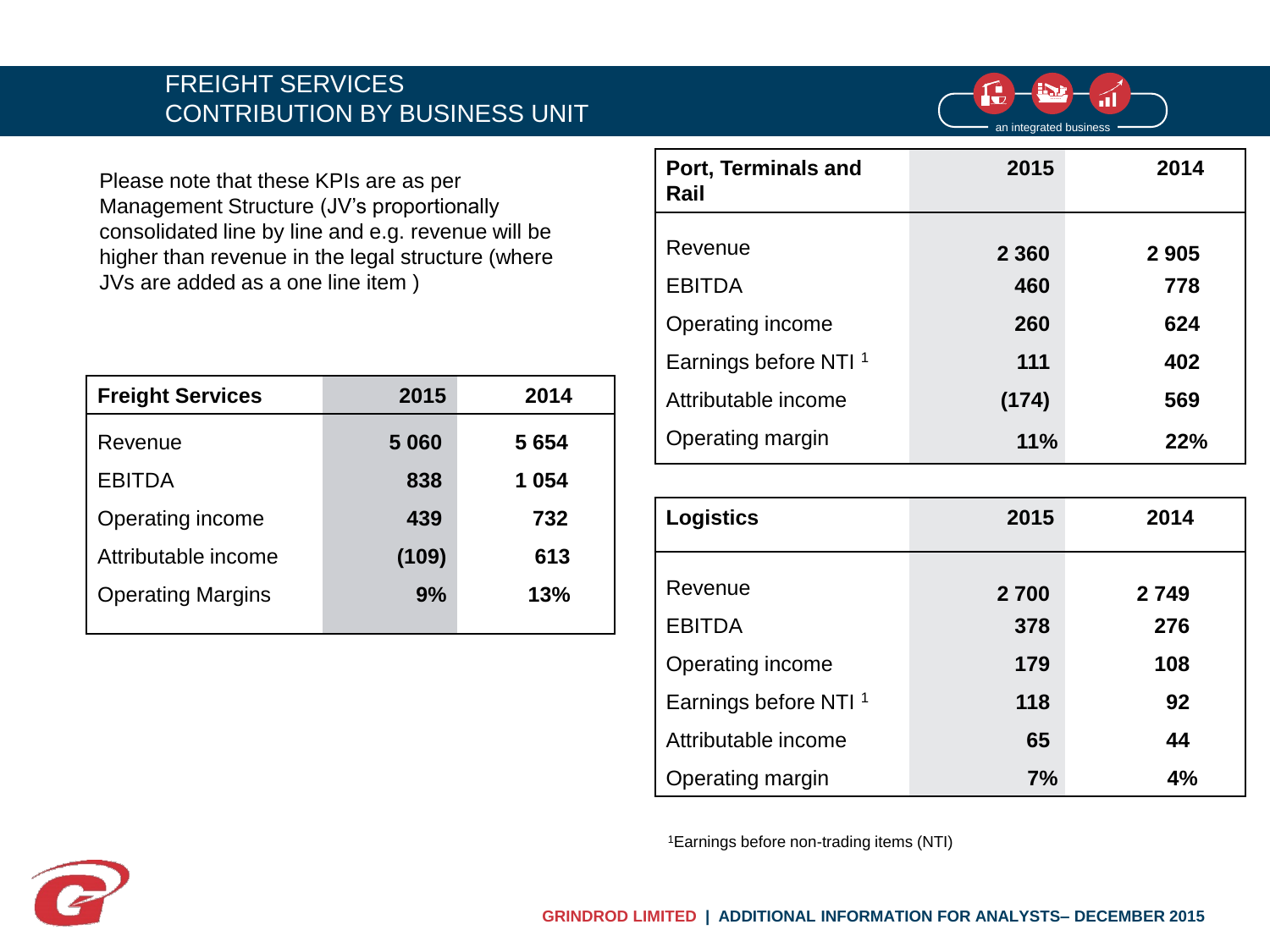#### FLEET OVERVIEW (OWNED AND LONG-TERM CHARTERED SHIPS)



|                      |                                   |                | <b>Bulk carriers</b>     |                          |              | <b>Tankers</b>           |              |
|----------------------|-----------------------------------|----------------|--------------------------|--------------------------|--------------|--------------------------|--------------|
|                      | Contracted in at 31 December 2015 | Handysize      | Supramax                 | Capesize                 | Medium-range | Small                    | <b>Total</b> |
| 2016                 | Number (average)                  | 15.9           | 7.2                      | 2.0                      | 10.3         | 3.5                      | 38.9         |
|                      | Cost (US\$/day)                   | 9800           | 12 600                   | 21 800                   | 14 900       | 12 500                   | 12 500       |
| 2017                 | Number (average)                  | 15.5           | 9.0                      | 1.7                      | 9.5          | 3.5                      | 39.2         |
|                      | Cost (US\$/day)                   | 9 9 0 0        | 12700                    | 22 300                   | 15 300       | 12 900                   | 12 600       |
| 2018                 | Number (average)                  | 15.2           | 8,5                      | 0.2                      | 8.0          | 3.5                      | 35.4         |
|                      | Cost (US\$/day)                   | 10 000         | 12700                    | 24 500                   | 15 600       | 13 200                   | 12 300       |
| <b>Current fleet</b> |                                   | 16.2           | $6\phantom{1}6$          | $\mathbf{2}$             | 9.5          | 3.5                      | 37.2         |
|                      |                                   |                |                          |                          |              |                          |              |
| 2016                 |                                   | (0.7)          | 3                        | $\overline{\phantom{a}}$ | $\mathbf 1$  |                          | 3.3          |
| 2017                 |                                   | $\blacksquare$ | $\overline{\phantom{a}}$ | (1)                      | (1)          | $\overline{\phantom{a}}$ | (2)          |
| 2018                 |                                   | (1)            | (1)                      | (1)                      | (2)          |                          | (5)          |
|                      | Fleet at end of 2015              | 14.5           | 8                        | $\blacksquare$           | 7.5          | 3.5                      | 33.5         |

Charter option extensions and purchase options on 2 Handysize bulk carriers, 1 Supramax bulk carrier , 1 Capesize bulk carrier and 1 MR products tanker are not included in the above numbers as they are not contracted.

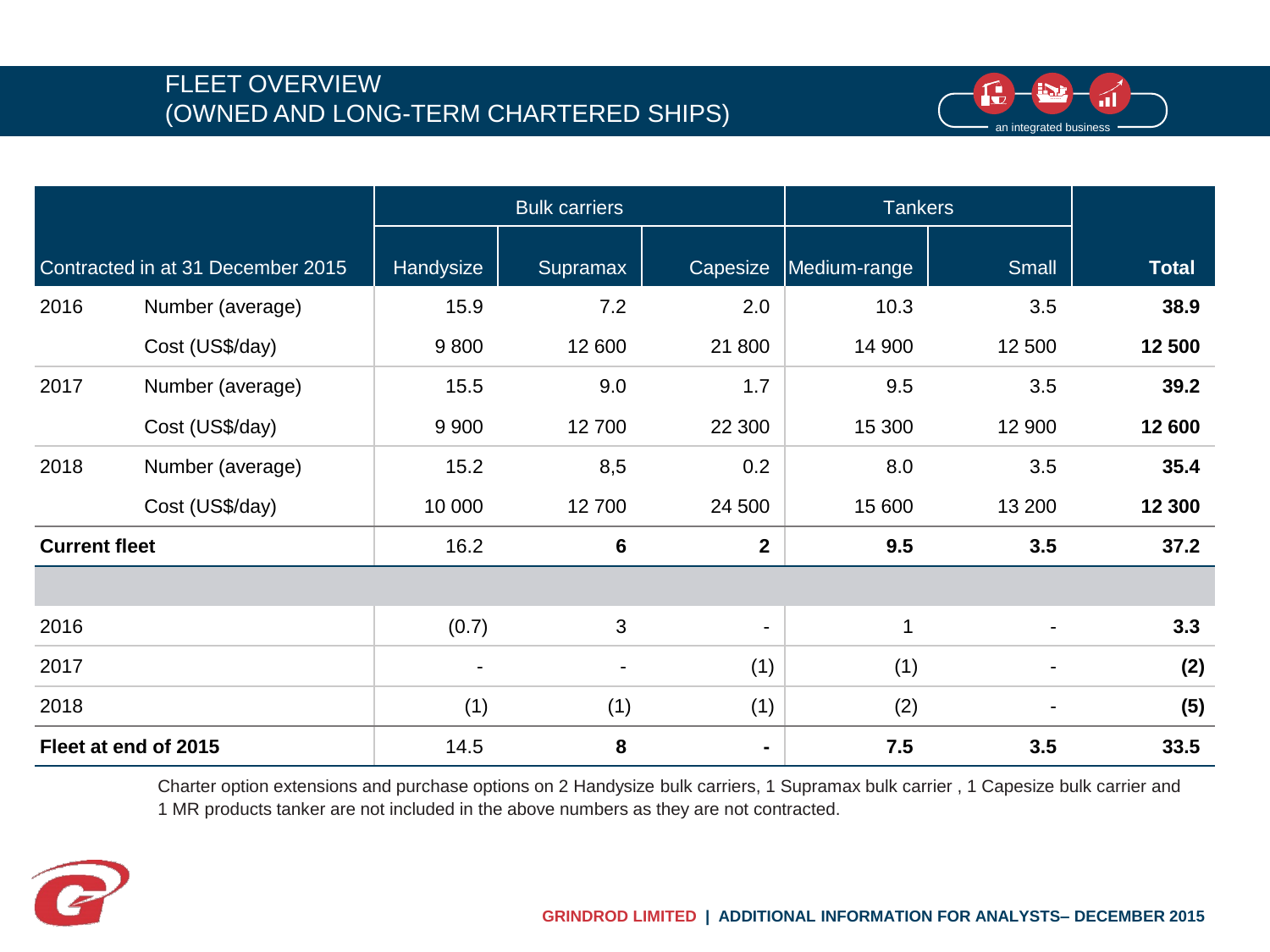# CONTRACT COVER



|      |                                |           | <b>Bulk carriers</b> |          | <b>Tankers</b>   |        |              |
|------|--------------------------------|-----------|----------------------|----------|------------------|--------|--------------|
|      | Contracted at 31 December 2015 | Handysize | Supramax             | Capesize | Medium-<br>range | Small  | <b>Total</b> |
| 2016 | Number (average)               | 1.6       | 5.9                  | 0.4      | 2.3              | 2.3    | 12.5         |
|      | Revenue (US\$/day)             | 6 600     | 7800                 | 47 900   | 19 200           | 12 400 | 11 900       |
| 2017 | Number (average)               |           | 4.1                  |          | 1.0              |        | 5.1          |
|      | Revenue (US\$/day)             |           | 8 600                |          | 22 200           |        | 11 300       |
| 2018 | Number (average)               |           | 2.0                  |          | 1.0              |        | 3.0          |
|      | Revenue (US\$/day)             |           | 7 0 0 0              |          | 22 200           |        | 12 000       |

| <b>Contract profits</b> | % of fleet fixed | <b>Charters</b><br>(US\$ million) |
|-------------------------|------------------|-----------------------------------|
| 2016                    | 32               | (4.2)                             |
| 2017                    | 14               | (3.9)                             |
| 2018                    | 10               | (2.3)                             |

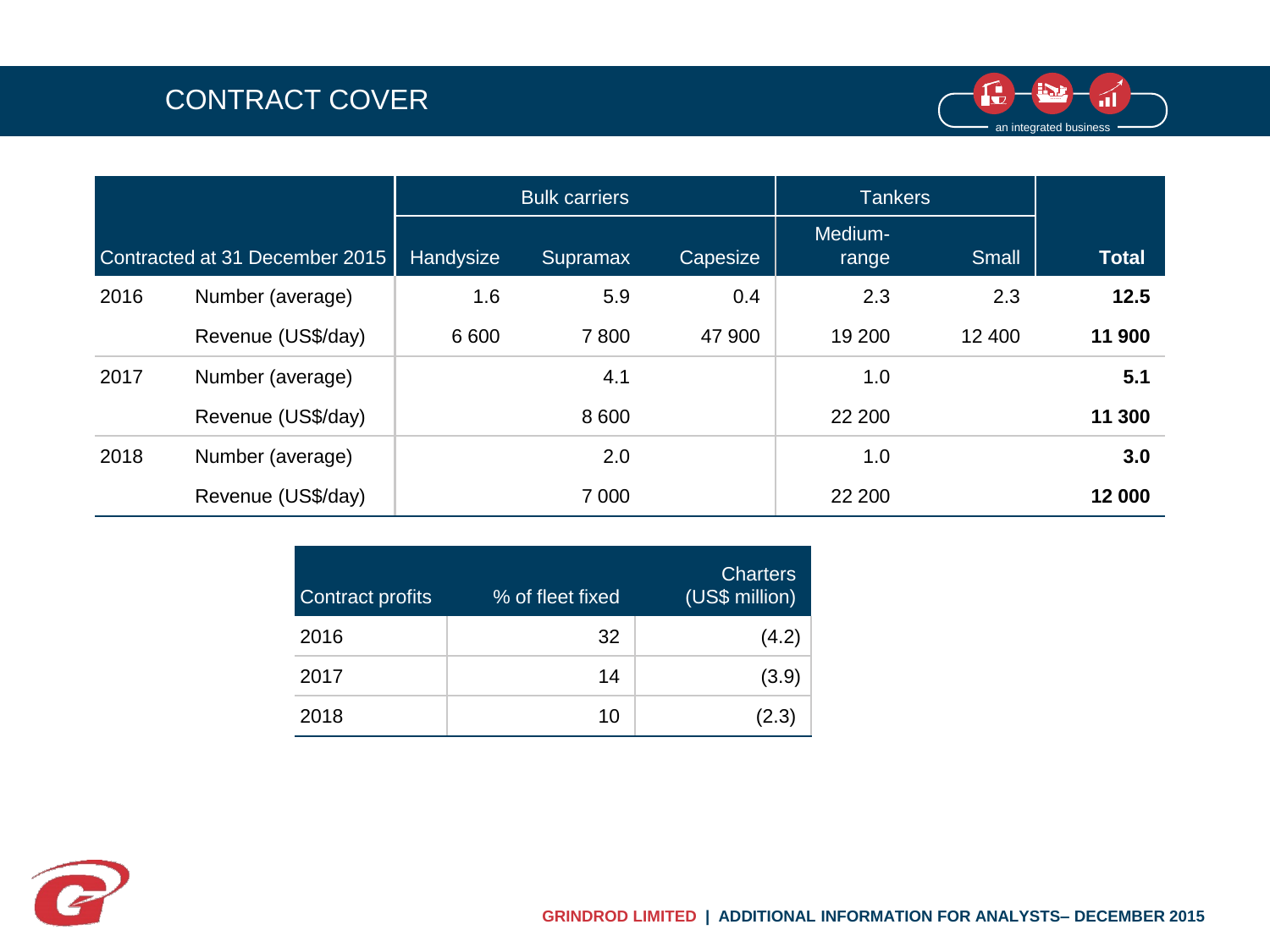## ANALYSIS OF 2015 EARNINGS : SHIPPING



|                                                        |           | 2015<br><b>Bulk carriers</b><br><b>Tankers</b> |          |              |        |              | 2014         |    |
|--------------------------------------------------------|-----------|------------------------------------------------|----------|--------------|--------|--------------|--------------|----|
|                                                        | Handysize | Supramax                                       | Capesize | Medium-range | Small  | <b>Total</b> | <b>Total</b> | %  |
| Average number of owned /<br>long-term chartered ships | 16.4      | 4.5                                            | 2.0      | 9.5          | 3.9    | 36.3         | 35.4         | 3  |
| Average daily revenue (US\$)                           | 5700      | 9 2 0 0                                        | 20 200   | 20 700       | 11 500 | 11 500       | 11 300       | 2  |
| Average daily cost (US\$)                              | 10 000    | 13 100                                         | 22 600   | 14 400       | 12 300 | 12 500       | 12 600       |    |
| <b>Profit (US\$ million)</b>                           | (25.7)    | (6.3)                                          | (1.8)    | 21.7         | (1.1)  | (13.2)       | (17.2)       | 23 |

| (US\$ millions)                               |                |              |        |
|-----------------------------------------------|----------------|--------------|--------|
| Profit from ship operating activities         | 30             | 24           | 25     |
| Marine fuels                                  | 8              | 6            | 33     |
| Profit from ship sales / charter terminations | $\mathbf{2}$   | 19           | (89)   |
| Overheads                                     | (17)           | (23)         | 26     |
| Profit share on earnings                      | (4)            | (1)          | (300)  |
| Funding costs/taxation                        | $\overline{2}$ | 8            | (75)   |
| Foreign exchange                              | $\overline{2}$ | $\mathbf{2}$ |        |
| Profit before unusual items                   | 10             | 18           | (44)   |
| Impairments / Amortisations                   | (101)          | (8)          | (1163) |
| Provision for onerous contracts               | (4)            |              |        |
| Profit on sale of business                    | -              | 11           | (100)  |
|                                               | (95)           | 21           | (552)  |